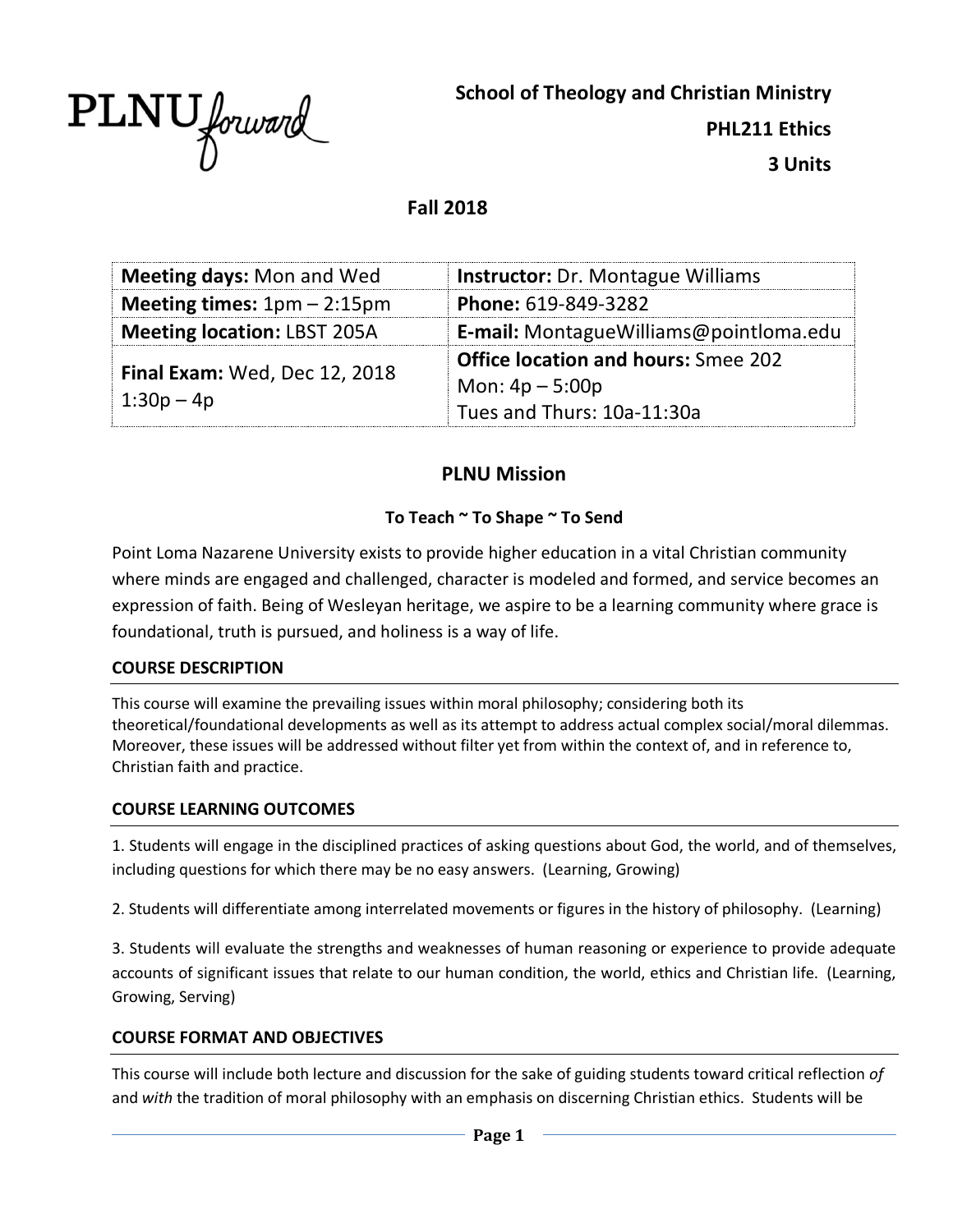invited to engage intersections between the philosophy, Christian faith, various matters in the world, and their own stories. Instead of trying to fit all proposals into a Christian framework, students will be encouraged to embrace the work of wrestling with ideas and proposals for the sake of honest and thoughtful assessment and discernment. It is important to point out here that moral philosophy as a field has historically been a Eurocentric and male-normative (as will be reflected in the reading assignments). However, students will be encouraged to interrogate this reality and what it means for discerning Christian ethics today. While this course requires the acquisition of *conceptual* knowledge (content), course instruction and assignments also aim to develop *sapiential* knowledge (wisdom/understanding).

- 1. To identify and describe significant figures, ideas, and proposals in philosophical ethics.
- 2. To analyze current situations and stories in light of philosophical ethics.
- 3. To wrestle with philosophical proposals and ideas as they relate to Christian faith and meaning-making.
- 4. To examine what it means to live the good life.

# **REQUIRED TEXTS (in the order of usage in the course)**

- Gaarder, Jostein. *Sophie's World: A Novel About the History of Philosophy.* ISBN-13: 978-0374530716
- Severson. Eric. *Scandalous Obligation.* ISBN-13: 978-0834126121

### **ASSESSMENT AND GRADING**

| <b>Assignments</b>                   | <b>Point Value</b>    |                      |
|--------------------------------------|-----------------------|----------------------|
| Participation                        | 100 pts               | Grac                 |
| Water and Waves Reflection           | 50 pts                | $A=93$               |
| 20 Reading Quizzes                   | 200 pts (10 pts each) | $A = 9$<br>$B+=8$    |
| Exam 1                               | 200 pts               | $B=83$               |
| Exam 2                               | 200 pts               | $B = 8$<br>$C + = 7$ |
| <b>Ethical Scenario Presentation</b> | $250$ pts             |                      |
| Total                                | 1000 pts possible     |                      |

| <b>Grading Scale</b> |                 |  |  |  |
|----------------------|-----------------|--|--|--|
| $A = 930 - 1000$     | $C = 730 - 760$ |  |  |  |
| $A = 920 - 900$      | $C = 700 - 720$ |  |  |  |
| $B+=870-890$         | D+=670-690      |  |  |  |
| B=830-860            | D=630-660       |  |  |  |
| B-=800-820           | $D=600-620$     |  |  |  |
| $C+=770-790$         | $F = 0 - 590$   |  |  |  |

### **INCOMPLETES AND LATE ASSIGNMENTS**

Unless otherwise stated by the professor assignments are to be submitted/turned in by the beginning of the class session when they are due—including assignments posted in Canvas. Incompletes will only be assigned in extremely unusual circumstances.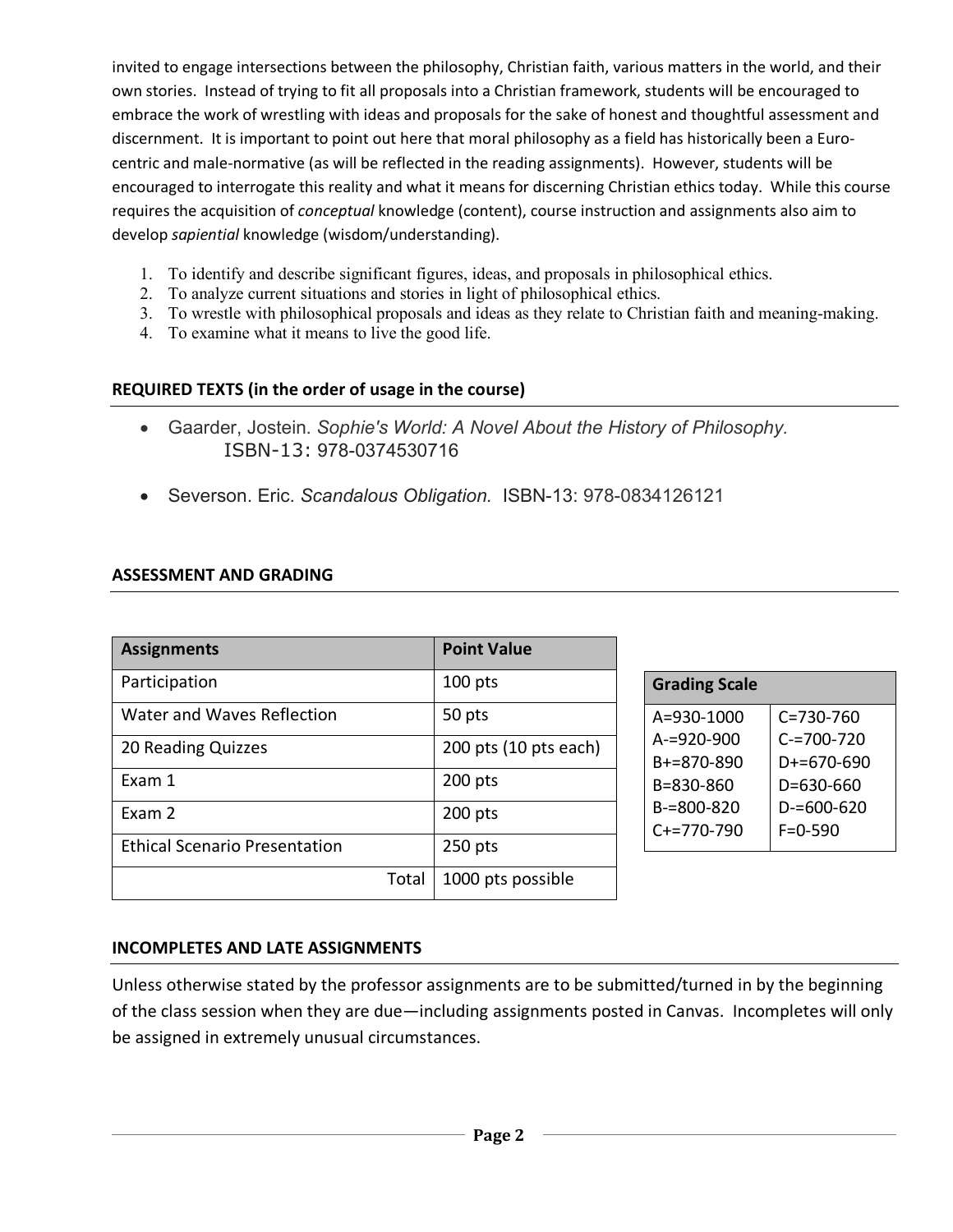## **FINAL EXAMINATION POLICY**

Successful completion of this class requires taking the final examination **on its scheduled day**. The final examination schedule is posted on the Class Schedules site. No requests for early examinations or alternative days will be approved. See Final Project assignment below for more information on this. **PLNU COPYRIGHT POLICY**

Point Loma Nazarene University, as a non-profit educational institution, is entitled by law to use materials protected by the US Copyright Act for classroom education. Any use of those materials outside the class may violate the law.

# **PLNU ACADEMIC HONESTY POLICY**

Students should demonstrate academic honesty by doing original work and by giving appropriate credit to the ideas of others. Academic dishonesty is the act of presenting information, ideas, and/or concepts as one's own when in reality they are the results of another person's creativity and effort. A faculty member who believes a situation involving academic dishonesty has been detected may assign a failing grade for that assignment or examination, or, depending on the seriousness of the offense, for the course. Faculty should follow and students may appeal using the procedure in the university Catalog. See Academic Policies for definitions of kinds of academic dishonesty and for further policy information.

### **PLNU ACADEMIC ACCOMMODATIONS POLICY**

If you have a diagnosed disability, please contact PLNU's Disability Resource Center (DRC) within the first two weeks of class to demonstrate need and to register for accommodation by phone at 619-849- 2486 or by e-mail at DRC@pointloma.edu. See Disability Resource Center for additional information.

### **PLNU ATTENDANCE AND PARTICIPATION POLICY**

Regular and punctual attendance at all classes is considered essential to optimum academic achievement. If the student is absent from more than 10 percent of class meetings, the faculty member can file a written report which may result in de-enrollment. If the absences exceed 20 percent, the student may be de-enrolled without notice until the university drop date or, after that date, receive the appropriate grade for their work and participation. See Academic Policies in the Undergraduate Academic Catalog.

### **INCLUSIVE LANGUAGE**

The School of Theology and Christian Ministry is committed to the equality of women and men. Recognizing that people have often used the English language in ways that imply the exclusion or inferiority of women, the school urges students, faculty, and staff to avoid sexist language in public discourse, in classroom discussion, and in their writings. Thus, terms like "man" or "mankind" or the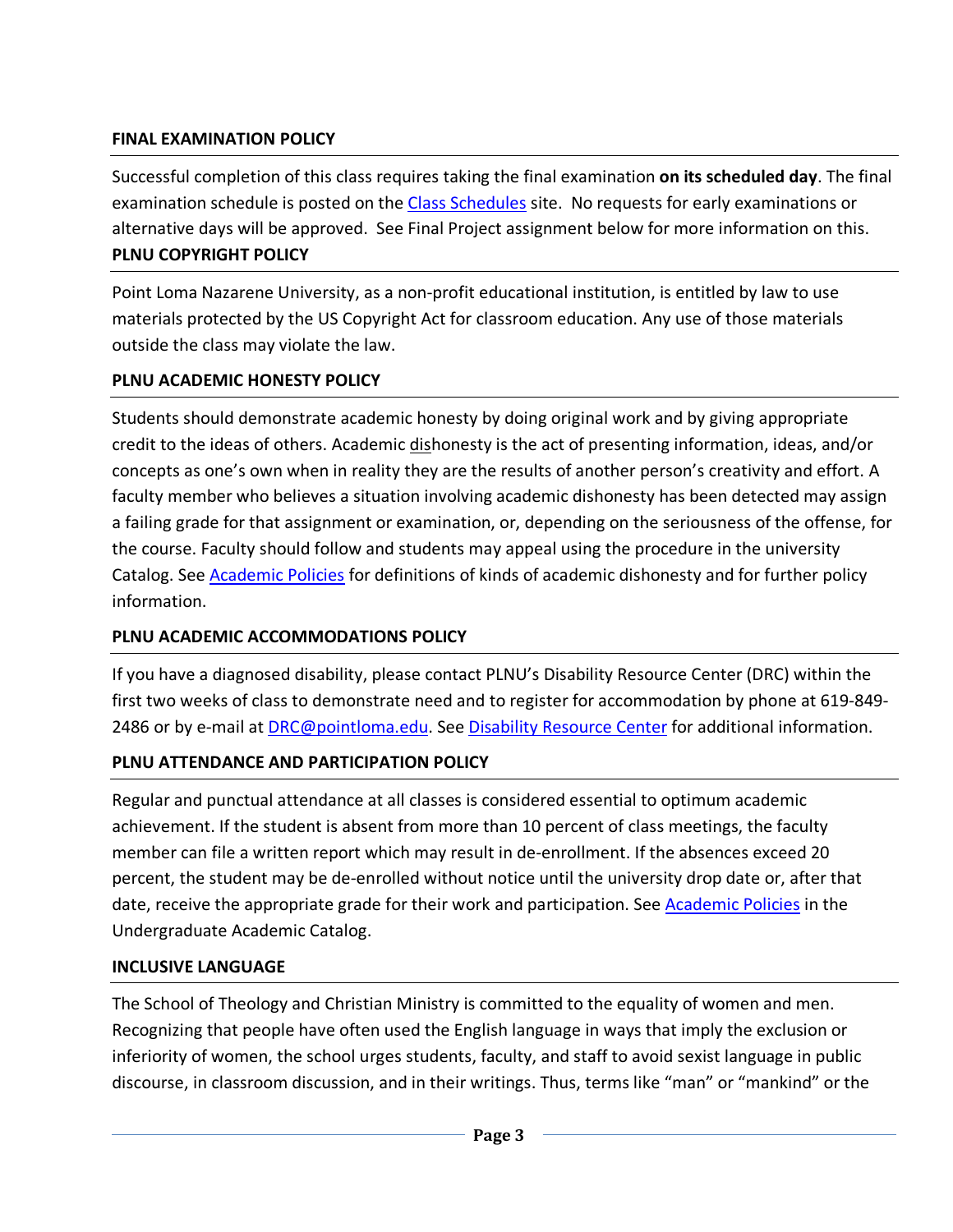pronoun "he," should not be used to refer to all humans. Instead "people," "humanity," "humans," and "he or she" better acknowledge women as full persons.

# **ASSIGNMENTS**

**Participation –** Participation makes up 100 points (10% of the student's course grade). The professor may call upon any student to answer a question or expound upon a particular topic or reading. Students who are regularly punctual and present without unexcused absences/tardies can expect to earn at least a 75 points for their participation score at the end of the semester. Students who do this but *also* regularly participate in classroom dialogue can expect to earn at least a 90 points for their participation grade. Regularly participating in class means you are consistently offering thoughtful comments and questions as well as respectfully supporting the participation of fellow students.

**Water and Waves Reflection—**The Water and Waves Reflection is worth 50 points (5% of the student's course grade). For this assignment, each student will quietly spend 15 to 30 minutes near naturally flowing water and produce a reflection that provides insight regarding the following questions:

- 1. If I did not already have an understanding of God's creation of the universe and the scientific make up of water, what would I think about this water? What would I think about the purpose of water and waves?
- 2. If the communities I am a part of needed to create story about the origin of water, what characters, plot, conflict, and message would be part of that story?
- 3. In what ways can water offer insight regarding experiences in life and the meaning of life?

This reflection can be produced in a variety of forms—a story, a poem, a photograph and complimentary explanation, a painting, an essay. In all cases, you need to bring your completed Water and Waves Reflection to class on its due date and be ready to talk about it.

**Reading Quizzes –** Reading Quizzes make up 200 points (20% of the student's course grade). There will be 20 short reading quizzes. The first portion of each reading quiz includes self-reporting regarding the students' completion of the reading assignment as well as their quality of reading (*Yes, honesty is part of an ethical life*). To be more specific, students will score their own reading based on the following scale:

- 5 = I read every word of the assignment and took notes.
- 3 = I read more than half of the reading assignment.
- 1 = I read less than half of the reading assignment.
- 0 = I did not read the assignment for today.

The second portion of the reading quiz will include one or two questions or prompts that relate to the reading. The student's response will be scored on a scale of  $0 - 5$ . For example, one prompt could say: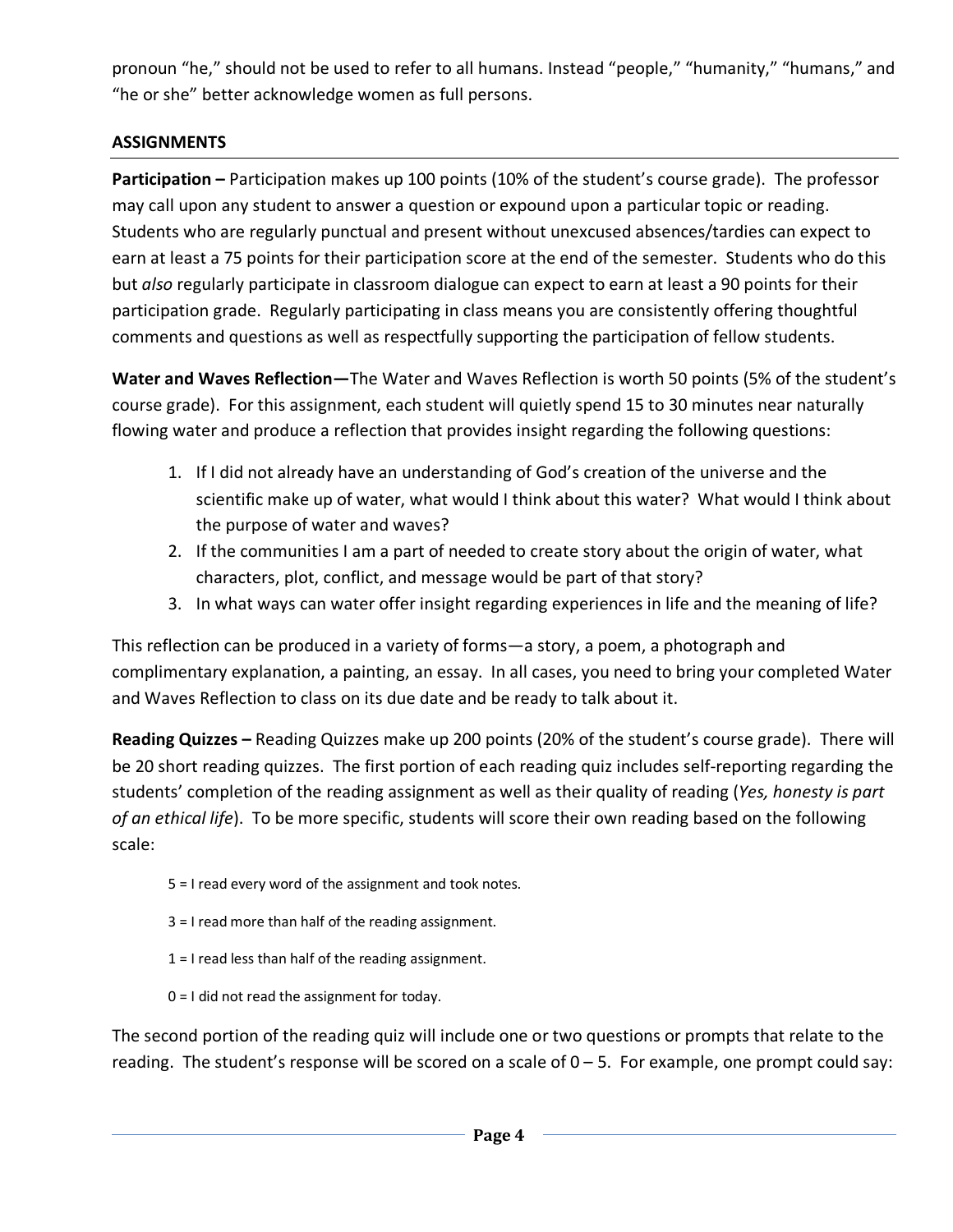In your assigned reading from *Sophie's World,* Alberto asserts that the philosopher, David Hume uniquely "…took the everyday world as his starting point" for discerning meaning in life. In one to three sentences, explain why Alberto makes this claim.

Because the reading quizzes will be open-book, the responses need to be thorough and thoughtful to receive a score of 5. The two portions give total possible score of 10 for each Reading Quiz. Reading Quizzes will be offered during the beginning of each class in which reading is due.

**Ethical Scenario Project** – The Ethical Scenario Project is worth 250 points (25% of the student's course grade). In groups of two or three, students will give a 15-minute presentation that makes use of the ethical theory in philosophical ethics to analyze and suggest responses to an assigned scenario. Students will choose their own groups (although some flexibility may be needed to make sure all students fit into a total of 12 groups). However, the professor will assign each group its ethical theory and scenario. Please remember that the purpose here is not for the group to analyze and make suggestions in light of their personal opinions or ethical leanings. Rather, the goal is to take a perspective seriously, even if it does or does not line up with students' own conclusions. The presentation will also require the group to critique the given ethical theory in light of arguments in *Scandalous Obligation.* The 15 minute presentation will include 5 minutes of responding to questions from the class.

To assist the professor in offering fair individual grades amidst this group project and to make space for communication about complications, students will submit one peer evaluation form on Canvas by 11:59pm on the day of their group presentations. This form asks direct questions to help you evaluate and grade yourself as well as the contributions of each person in your group. Submitting this form is very important. *Students who do not submit a peer evaluation form have not yet completed their portion of the ethical scenario presentation, and will receive a 0% on the entire project.*

The professor will provide rubric for this project toward the middle of the semester.

**Two Exams –** The two exams in this course make up a total of 400 points (40% of the student's course grade). The exams will cover course readings, class lectures, and additional terms and figures. At least 50% of each exam will reflect the content from the reading assignments. The remainder of the exam will reflect class lectures as well as assigned terms and figures. See the course schedule for the exam dates.

**Extra Credit –** Point Loma Nazarene University is hosting a book discussion on *March Volume 1* by John Lewis, et. al. You can receive 30 points (3%) of extra credit toward your final course grade if you read *March Volume 1* and participate in the book discussion at 6pm on September 18, 2018 in the PLNU Ryan Library.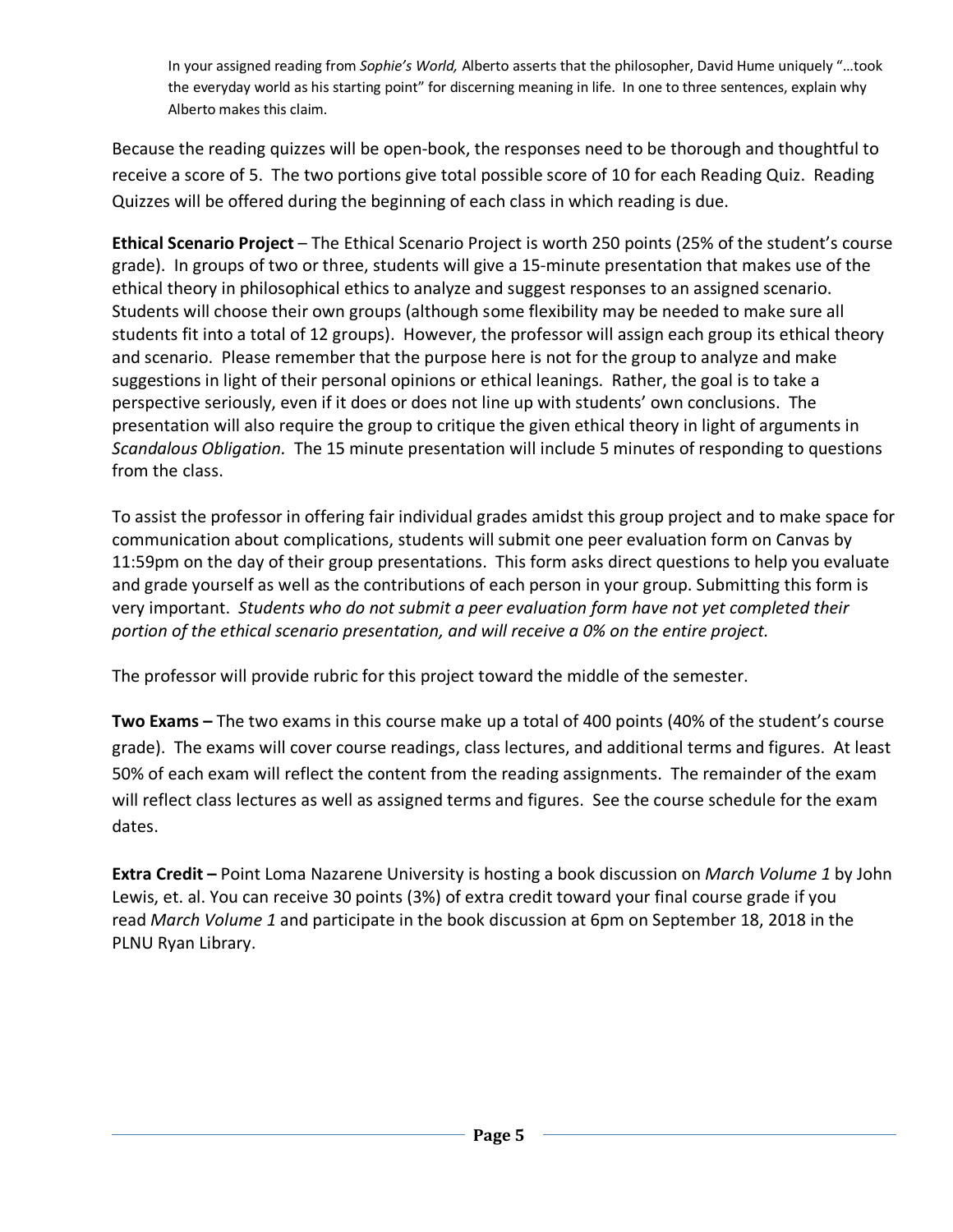#### **Course Schedule**

All work is due according to the date listed on the course schedule below.

Notes: Gaarder = *Sophie's World* by Jostein Gaarder

RP = Reading Packet (Excerpts of Primary Source Material on Canvas)

Severson = *Scandalous Obligation* by Eric Severson

| <b>Date</b>     | <b>Class Session Topic</b>                                                      | <b>Readings DUE</b>         | <b>Other Items DUE</b>          |
|-----------------|---------------------------------------------------------------------------------|-----------------------------|---------------------------------|
| Tues<br>8/28    | Syllabus Review                                                                 |                             |                                 |
| 8/29            | <b>Embracing the Faculty of Wonder</b>                                          |                             | "Water and Waves"<br>Reflection |
| 9/3             | No Class - Labor Day                                                            |                             |                                 |
| 9/5             | Socrates and Plato                                                              | Gaarder, 3-48 (46 pages)    | Reading Quiz 1                  |
| 9/10            | Aristotle and Virtue                                                            | Gaarder, 49-93 (45 pages)   | <b>Reading Quiz 2</b>           |
| 9/12            | Anselm                                                                          | Gaarder, 94-119 (26 pages)  | Reading Quiz 3                  |
| 9/17            | Exam 1                                                                          | Gaarder, 120-184 (65 pages) | Reading Quiz 4                  |
| $*$ Tue<br>9/18 | *Extra Credit Opportunity! - Discussion<br>of March by John Lewis. 6pm. Library |                             |                                 |
| 9/19            | Modernity<br>(Guided Discussion in Canvas)                                      | Gaarder, 185-243 (59 pages) | Reading Quiz 5                  |
| 9/24            | Kant and Deontological Ethics<br>(Guided Discussion in Canvas)                  | Gaarder, 244-317 (74 pages) | Reading Quiz 6                  |
| 9/26            | Kierkegaard<br>(Guided Discussion in Canvas)                                    | Gaarder, 318-367 (50 pages) | Reading Quiz 7                  |
| 10/1            | Nietzsche                                                                       | Gaarder, 368-440 (74 pages) | <b>Reading Quiz 8</b>           |
| 10/3            | Seeing Philosophical Ethics at Play                                             | Gaarder, 441-508 (68 pages) | <b>Reading Quiz 9</b>           |
| 10/8            | Utilitarianism                                                                  | RP 1 (20 pages)             | Reading Quiz 10                 |
| 10/10           | No Class - Prof. Speaking at Conference                                         |                             |                                 |